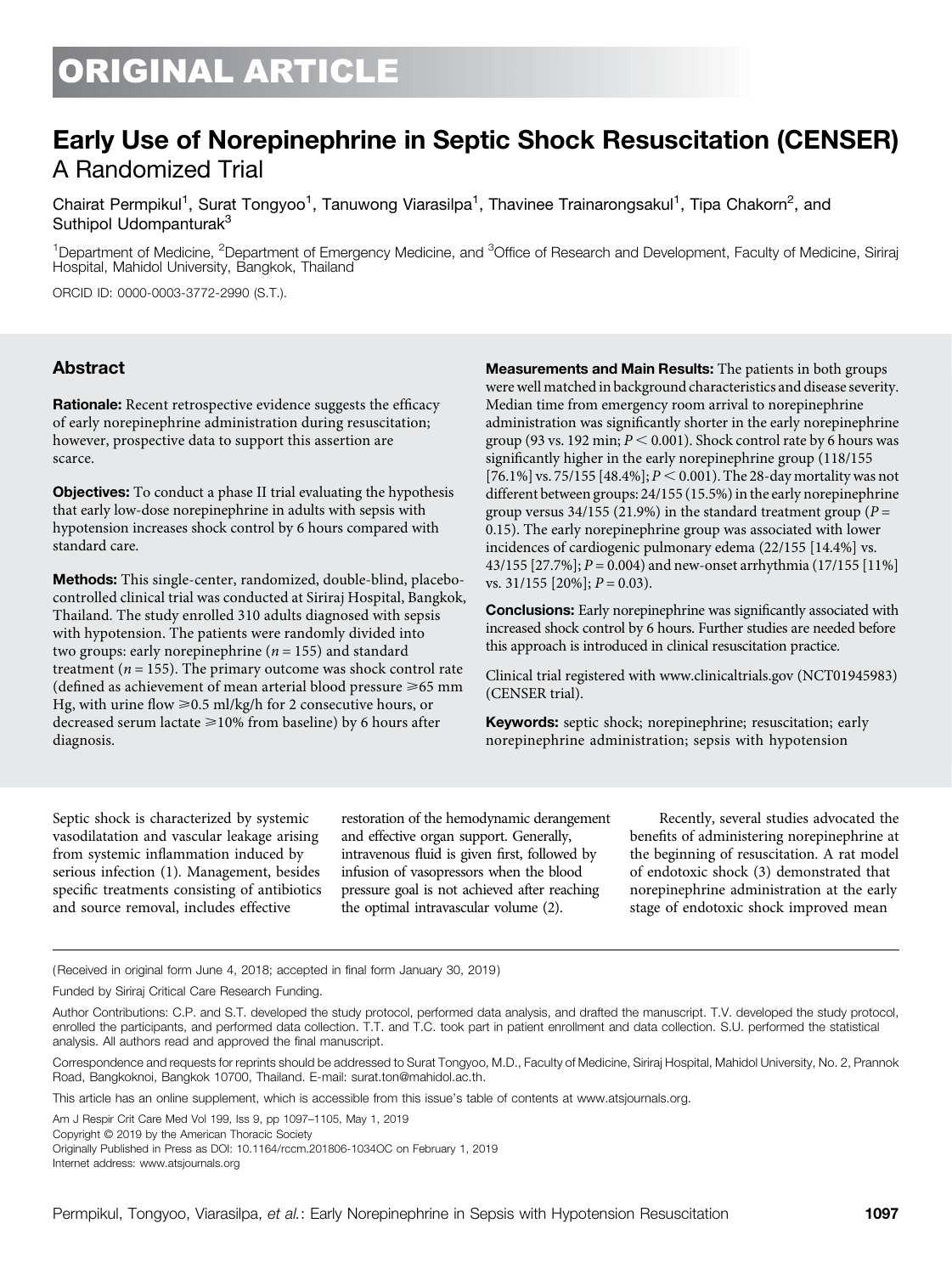## At a Glance Commentary

#### Scientific Knowledge on the

Subject: Recent evidence from animal studies and retrospective human studies has indicated the efficacy of early norepinephrine administration during septic shock resuscitation. However, there was limited information from prospective randomization trials to support this postulation.

#### What This Study Adds to the

Field: In this double-blind, randomized, controlled trial that enrolled 310 adults with sepsis with hypotension, early norepinephrine administration resulted in a significantly higher shock control rate than standard treatment (76.1% vs. 48.4%, respectively). The findings of this study support the benefit of early administration of norepinephrine at the initiation of sepsis with hypotension resuscitation, together with fluid therapy.

arterial pressure, aortic blood flow, and sustained mesenteric blood flow. In humans, a retrospective study on a patient cohort with early norepinephrine administration revealed a shorter time to blood pressure goal achievement and favorable mortality outcome (4). Another study demonstrated increased cardiac preload and cardiac output in patients with life-threatening hypotension who received early norepinephrine after fluid replacement (5). Finally, a cohort analysis of patients who underwent septic shock resuscitation showed a mortality advantage from early norepinephrine use and illustrated the effect of delayed use of this agent (6). Notably, all of these studies were retrospective, which means that they were all subject to unavoidable selection biases, such as hypotension severity, and fluid volume administered before norepinephrine initiation. Therefore, we performed a randomized controlled trial to examine the hypothesis that administering low-dose norepinephrine at the beginning of sepsis-induced hypotension resuscitation accelerates shock control. Some of the results of these studies have been previously reported in the form of an abstract (7).

## Methods

#### Trial Design

This phase II, randomized, double-blind, placebo-controlled clinical trial was conducted at the Department of Medicine, Faculty of Medicine, Siriraj Hospital, Mahidol University, Bangkok, Thailand during the October 2013 to March 2017 study period. Siriraj Hospital is Thailand's largest university-based national tertiary referral center. The trial was funded by Siriraj Critical Care Research Funding, and the funder had no role in the study design, analysis, or outcome assessment. The study protocol was developed by the investigator committee and approved by the Siriraj Institutional Review Board (approval no. Si 507/2013). The study complied with all of the principles set forth in the Declaration of Helsinki (1964) and its subsequent provisions. Informed consent to participate was obtained from each patient, or their legal guardian if the participant was unable to provide consent, before inclusion in the study. All participant screening and enrollment was performed by the coinvestigators (Figure 1). The details of the screening and enrollment processes are available in the online supplement. The outcome evaluation, data management, and analysis were conducted by the principal investigator and a statistician, both of

whom were blinded to the patient enrollment and treatment process.

#### Participant Enrollment, Randomization, and Intervention Assignment

Adults aged 18 years or older who presented at the emergency room with hypotension determined by mean arterial blood pressure (mABP) lower than 65 mm Hg and infection as the suspected cause were eligible for enrollment if they met the diagnostic criteria for sepsis according to the Surviving Sepsis Campaign: International Guidelines for Management of Severe Sepsis and Septic Shock: 2012 (8). Patients who met the septic shock diagnostic criteria for more than 1 hour before randomization and those who had acute cerebral vascular event, acute coronary syndrome, acute pulmonary edema, status asthmaticus, active cardiac arrhythmias, active gastrointestinal hemorrhage, pregnancy, seizure, drug overdose, burn injury, trauma, requirement for immediate surgery, or advanced-stage cancer were excluded. Patients who signed to refuse medical treatment, including fluid resuscitation, vasopressor, and endotracheal intubation, were also excluded.

After enrollment, patients were randomly assigned in a 1:1 ratio by their sequential number of enrollment to receive either early norepinephrine administration



Figure 1. Flow diagram describing the screening, recruitment, and randomization of patients.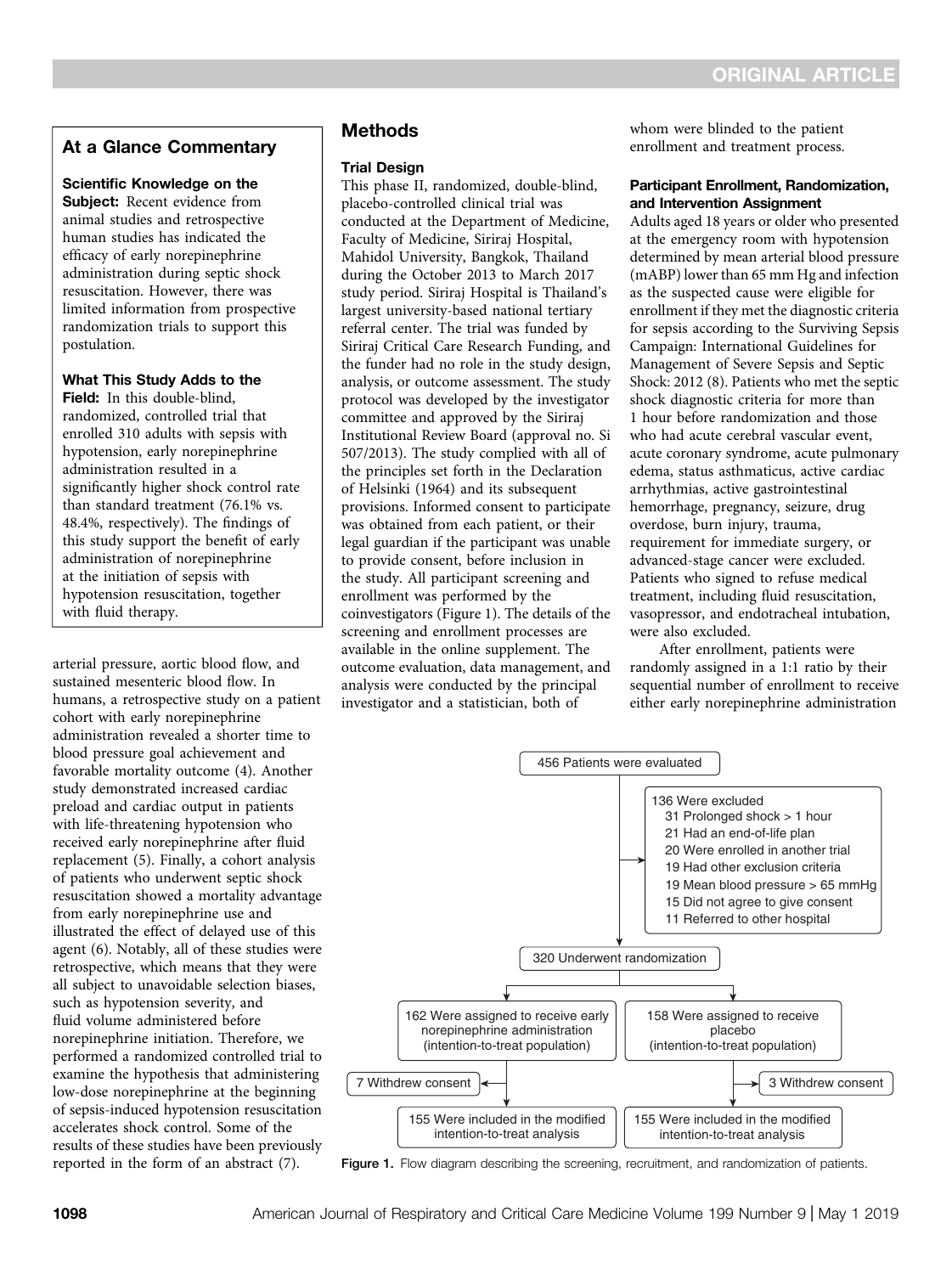(early norepinephrine group) or placebo (standard treatment group), together with fluid resuscitation at the initiation of hypotension resuscitation. Randomization was performed using a computer-generated randomization table derived from [www.randomization.com.](http://www.randomization.com) This process was performed by an investigator (S.T.) who had no other role in patient enrollment or management. The other investigators, the patients, the patients' relatives, the attending physicians, and the nurses were all blinded to the study assignment. The study drug (norepinephrine or placebo) was prepared by a pharmacist, who had no other role in the trial. The study drugs were packaged in identically shaped containers labeled with sequential numbers according to the randomization table order. For the study drug, 4 mg of norepinephrine was mixed with 250 ml of 5% dextrose in water (5%D/W), giving a final norepinephrine concentration of 16  $\mu$ g/ml. For the placebo comparator, 250 ml of 5%D/W was prepared. The study drug was infused via either peripheral line or central venous catheter (when available) at an individually adjusted rate according to the patient's body weight to achieve a dose of norepinephrine of 0.05  $\mu$ g/kg/min. The study drug was infused for a period of 24 hours without titration in both groups.

All eligible patients received treatment for septic shock according to the Surviving Sepsis Campaign: International Guidelines for Management of Severe Sepsis and Septic Shock: 2012 (8). This included infusion of crystalloid solution, appropriate antibiotic therapy, source control, and organ support as directed by the attending physicians. The infusion rate and volume of intravenous fluid therapy was ordered according to the discretion of the treating clinician. If the hemodynamic goal (mABP  $\geq 65$  mm Hg) was not reached after optimal fluid (at least 30 ml/kg) and study drug infusion, openlabel vasopressors were permitted when no attenuation of shock was observed.

After initial resuscitation in the emergency room, patients who required endotracheal intubation for mechanical ventilation, required initiation of renal replacement therapy, and/or required invasive hemodynamic monitoring were transferred to the medical ICU. Hemodynamically stable patients with no indications for mechanical ventilator or renal replacement therapy support were transferred to the general medical ward. The

nurse to patient ratio was 1:1 in ICU and 1:3 in general medical ward. All patients admitted to the ICU had an arterial line inserted for continuous blood pressure monitoring.

#### Outcome Assessment

The primary outcome of this study was shock control rate by 6 hours after diagnosis of sepsis with hypotension. Shock control rate was defined as achievement of sustained mABP of at least 65 mm Hg (9), together with evidence of adequate tissue perfusion. Patient's blood pressure was measured every 15 minutes after enrollment, either by automated noninvasive method or via an arterial line, when available. Target mABP achievement was defined as mABP of 65 mm Hg or higher, persisting for two consecutive measurements. Adequate tissue perfusion was defined as continuation of urine flow at more than 0.5 ml/kg/h for 2 consecutive hours, or decreased in serum lactate by more than 10% from the initial lactate level (10–12).

The secondary outcomes were 28-day mortality and hospital mortality. Rate of respiratory failure requiring mechanical ventilator support, rate of renal failure requiring renal replacement therapy, and number of organ support-free days to Day 28 were also recorded. The calculation of organ support-free days to Day 28 was based on the formula proposed by Russell and colleagues (13) (see the online supplement).

For safety outcome assessment, we recorded new onset of cardiac arrhythmia, organ ischemia, and cardiogenic or noncardiogenic pulmonary edema from diagnosis of sepsis with hypotension to hospital discharge or death. Causes of death were classified into refractory septic shock, sequelae of multiple organ failure, recurrent infection, sudden cardiac death unrelated to septic shock, and other causes. The definitions of all safety outcomes and causes of death are presented in the online supplement. The adjudication of safety outcomes and causes of death was performed by the attending physician according to the prespecified definitions. These assessments were performed prospectively on a day-by-day basis.

#### Statistical Analysis

According to our previous study (12), the sample size calculation was based on a predicted rate of shock control by 6 hours after sepsis with hypotension resuscitation of 60% in the standard treatment group versus 80% in the early norepinephrine group. Enrollment of 150 participants per group would provide at least 80% power to assess the difference in the primary outcome between the two groups at a two-sided alpha error of 0.05. All primary and secondary outcomes analyses were based on the intention-to-treat principle. Patients who died before primary outcome assessment were considered treatment failure.

We used the Wilcoxon rank sum test for continuous variables and the chi-square test or Fisher exact test, where appropriate, for categorical variables. The primary outcome and safety outcomes were evaluated by the chi-square test. For the 28-day mortality analysis, time to death was calculated from date of septic diagnosis to date of death. Survival distributions in the two groups were estimated by plotting Kaplan-Meier curves. The hazard ratio of 28-day mortality was calculated by the Cox proportional hazards model. Values of P less than 0.05 were considered to indicate statistical significance. All data analyses were performed using SPSS Statistics version 18 (SPSS Inc.).

### Results

#### **Patients**

A total of 456 patients with an mABP lower than 65 mm Hg were screened. Of those, 320 patients satisfied the inclusion criteria and were randomized into either the early norepinephrine group or the standard treatment group. Seven patients in the study group and three patients in the control group later withdrew their consent to participate. Of the remaining 310 patients, 155 patients were randomly allocated to each of the two groups (Figure 1). Patients' baseline characteristics, including age, underlying conditions, and disease severity, were well matched between groups. The following median baseline values indicate the severity of the study participants: Acute Physiology and Chronic Health Evaluation II score of 20 (interquartile range [IQR], 16–26), mABP of 56 mm Hg (IQR, 51–60), and serum lactate level of 2.8 mmol/L (IQR, 1.8–5.3) (Table 1). No patients in either group required mechanical ventilator or renal replacement therapy before randomization.

There was no significant difference in median time from diagnosis to study drug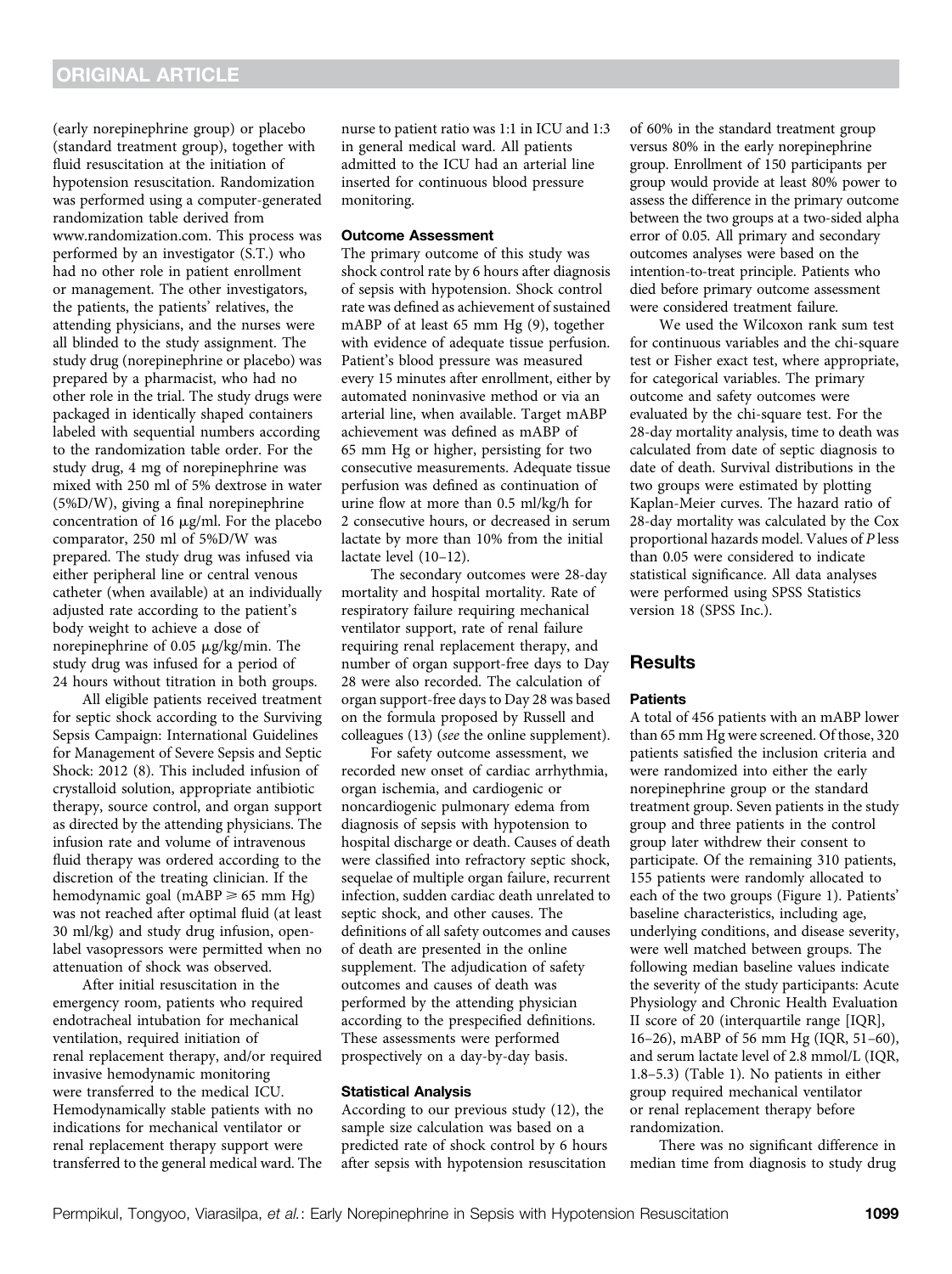#### Table 1. Patients' Baseline Characteristics\*

| <b>Characteristics</b>                                                                                                    | Early Norepinephrine ( $n = 155$ ) | Standard Treatment ( $n = 155$ ) |
|---------------------------------------------------------------------------------------------------------------------------|------------------------------------|----------------------------------|
| Age, median (IQR), yr                                                                                                     | 65 (54-76)                         | 68 (55-77)                       |
| Male sex, $n$ (%)                                                                                                         | 71 (45.8)                          | 77 (49.7)                        |
| Body mass index, median (IQR), kg/m <sup>2</sup>                                                                          | 21.6 (19.6-23.8)                   | 22.1 (19.4-24.3)                 |
| APACHE II score, median (IQR) <sup>†</sup>                                                                                | $21(15-26)$                        | $20(16-26)$                      |
| Time from emergency room arrival to diagnosis,                                                                            | $23(5 - 168)$                      | 25 (10 - 185)                    |
| median (IQR), min<br>Comorbidities, n (%)                                                                                 |                                    |                                  |
| Hypertension                                                                                                              | 77 (49.7)                          | 85 (54.8)                        |
| Diabetes mellitus                                                                                                         | 51 (32.9)                          | 53 (34.2)                        |
| Malignancy                                                                                                                | 41 (26.5)                          | 41 (26.5)                        |
| Immunosuppression                                                                                                         | 38 (24.5)                          | 34 (21.9)                        |
| Chronic kidney disease                                                                                                    | 27 (17.4)                          | 37 (23.9)                        |
| Coronary artery disease                                                                                                   | 25(16.1)                           | 28 (16.8)                        |
| <b>Stroke</b><br>Cirrhosis<br>Source of infection, n (%)                                                                  | 19 (12.3)<br>14(9)                 | 15 (9.7)<br>13(8.4)              |
| Urinary tract infection                                                                                                   | 47 (30.3)                          | 45 (29)                          |
| Pneumonia                                                                                                                 | 40 (25.8)                          | 37 (23.9)                        |
| Intraabdominal infection                                                                                                  | 31 (20)                            | 33 (21.3)                        |
| Skin and soft tissue infection                                                                                            | 15(9.7)                            | 12(7.7)                          |
| <b>Others</b>                                                                                                             | 12(7.7)                            | 14(9)                            |
| Unable to identify source of infection<br>Hemoculture positive for organism<br>Identified pathogens, $n$ (%) <sup>‡</sup> | 10(6.5)<br>25(16.1)                | 14(9)<br>27 (17.4)               |
| Gram-positive cocci                                                                                                       | 20(12.7)                           | 21(13.5)                         |
| Gram-negative bacilli                                                                                                     | 87 (56.1)                          | 73 (47.1)                        |
| Fungus                                                                                                                    | 2(1.3)                             | 4(2.6)                           |
| Virus<br>Unable to identify pathogen<br>Physiologic variables, median (IQR)                                               | 3(1.9)<br>39 (26.2)                | 6(3.9)<br>51(33.1)               |
| Temperature, °C                                                                                                           | 38.0 (36.8-38.9)                   | 38.1 (36.8-39.0)                 |
| Initial mean arterial pressure, mm Hg                                                                                     | 56 (50-59)                         | 57 (52-62)                       |
| Initial heart rate, beats/min                                                                                             | 110 (90-128)                       | 108 (86-122)                     |
| Initial respiratory rate, breaths/min                                                                                     | 24 (22-30)                         | 24 (24-32)                       |
| White cell count, cells/mm <sup>3</sup>                                                                                   | 11,990 (7,070-19,890)              | 13,690 (6,480-19,630)            |
| Platelet count, platelets/mm <sup>3</sup>                                                                                 | 169,000 (85,000-266,000)           | 157,000 (79,000-251,000)         |
| Lactate, mmol/L                                                                                                           | $3.0(1.8 - 5.7)$                   | $2.7(1.8-4.8)$                   |
| Lactate $>2$ mmol/L, <i>n</i> /total <i>n</i> (%)                                                                         | 106/155 (68.3)                     | 102/155 (65.8)                   |

Definition of abbreviations: APACHE = Acute Physiology and Chronic Health Evaluation; IQR = interquartile range.

\*There were no significant differences between the two groups in baseline characteristics, excepted for initial mean arterial pressure, which was lower in the early norepinephrine administration group  $(P = 0.02)$ .

† The APACHE II score, a severity-determining score, ranges from 0 to 71. Higher scores indicate more severe disease.

‡ Data of identified pathogens were missing for four patients in the early norepinephrine group.

initiation, or time from diagnosis to openlabel norepinephrine initiation between early norepinephrine and standard treatment groups. Median time from emergency room arrival to norepinephrine administration was significantly shorter in the early norepinephrine group than in the standard treatment group (93 min [IQR, 72–114] vs. 192 min [IQR, 150–298];  $P \le$ 0.001) (Table 2). The proportion of patients that was admitted to the ICU was not different between groups (54.8% in the early norepinephrine group vs. 51.6% in the standard treatment group;  $P = 0.57$ ). Among patients who were admitted to the ICU, the median time from diagnosis to

ICU admission was similar between the study group and the control group (6 h and 36 min [IQR, 4:35–9:52] vs. 6 h and 35 min [IQR, 5:15–10:34];  $P = 0.34$ ). Among those who were transferred to the general medical ward, median time from diagnosis to admission was also not significantly different between the early norepinephrine group and the standard treatment group (6 h and 23 min [IQR, 4:25–10:34] vs. 6 h and 45 min [IQR, 4:24-10:54];  $P = 0.66$ ) (Table 2).

#### **Outcomes**

The shock control rate by 6 hours after the initiation of resuscitation was higher in the early norepinephrine group than in the standard treatment group (76.1% vs. 48.4%; odds ratio, 3.4; 95% confidence interval [CI], 2.09–5.53;  $P < 0.001$ ) (Table 3). For the individual endpoints by 6 hours, the achievement of target mABP ( $>65$  mm Hg), urine output ( $> 0.5$  ml/kg), and lactate clearance  $(>10%)$  were all significantly higher in the early norepinephrine group (all  $P < 0.05$ ). However, the rate of lactate normalization was not different between groups. There were more patients in the early norepinephrine group who achieved all targets by 6 hours than patients in the standard treatment group (31.0% vs. 17.4%;  $P = 0.005$ ). Similarly, there were more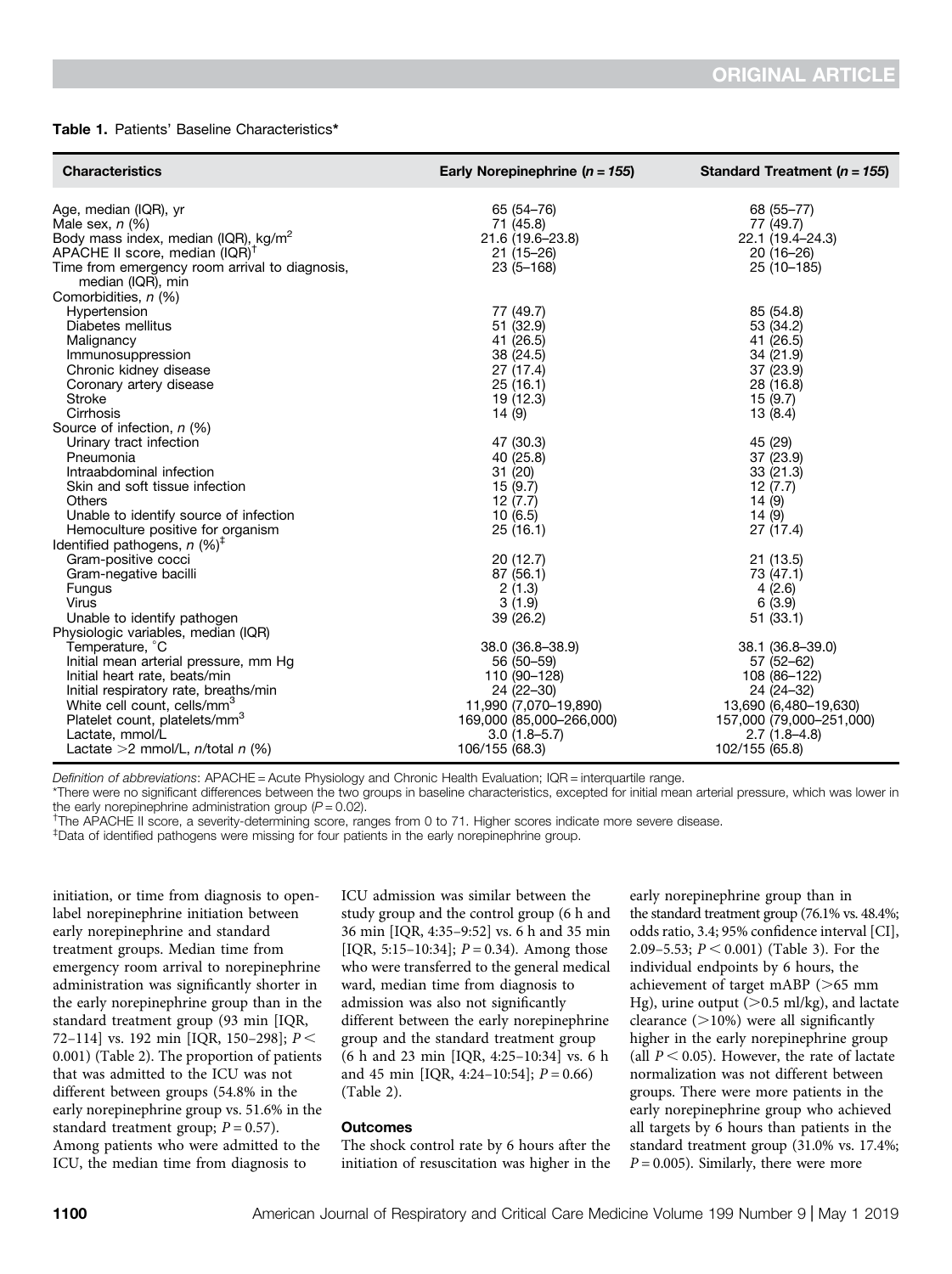#### Table 2. Treatments Administered

| Data on Hemodynamic Management and Organ<br>Support                                                                                                                                                                                                   | Early Norepinephrine ( $n = 155$ )                                                                    | Standard Treatment ( $n = 155$ )                                                                        | P Value                               |
|-------------------------------------------------------------------------------------------------------------------------------------------------------------------------------------------------------------------------------------------------------|-------------------------------------------------------------------------------------------------------|---------------------------------------------------------------------------------------------------------|---------------------------------------|
| Time from diagnosis to study drug initiation, median<br>$(IQR)$ , h:min                                                                                                                                                                               | $1:10(0:50-1:30)$                                                                                     | $1:10(0:45-1:40)$                                                                                       | 0.66                                  |
| Time from diagnosis to open-label norepinephrine<br>initiation, median (IQR), h:min                                                                                                                                                                   | $3:00(2:12-4:30)$                                                                                     | 2:47 (2:05-4:33)                                                                                        | 0.38                                  |
| Time from diagnosis to any norepinephrine initiation,<br>median (IQR), h:min                                                                                                                                                                          | $1:10(0:50-1:30)$                                                                                     | 2:47 (2:05-4:33)                                                                                        | < 0.001                               |
| Time from emergency room arrival to administration<br>of any norepinephrine, median (IQR), h:min<br>Vasopressors (open label)                                                                                                                         | $1:33(1:12-1:54)$                                                                                     | $3:12(2:30-4:58)$                                                                                       | < 0.001                               |
| Norepinephrine, n (%)<br>Maximum dose, median (IQR), µg/kg/min*<br>Epinephrine, n (%)<br>Maximum dose, median (IQR), µg/kg/min*                                                                                                                       | 105 (67.7)<br>$0.1(0.05 - 0.18)$<br>27(17.4)<br>$0.41(0.28 - 1.2)$<br>6(3.9)                          | 124 (80)<br>$0.1(0.05 - 0.15)$<br>31(20)<br>$0.4(0.26 - 0.60)$                                          | 0.014<br>0.59<br>0.56<br>0.41<br>0.31 |
| Dopamine, n (%)<br>Maximum dose, median (IQR), µg/kg/min*<br>Dobutamine, n (%)<br>Maximum dose, median (IQR), µg/kg/min*                                                                                                                              | $10.3(4.7-14.7)$<br>5(3.2)<br>$4.7(2.4 - 6.7)$                                                        | 3(1.3)<br>$6.7(4.9 - 7.2)$<br>5(3.2)<br>$3.8(3.3-4.3)$                                                  | 0.31<br>1.0<br>0.69                   |
| Fluid administered<br>Fluid administered before study drug initiation,<br>median (IQR), ml                                                                                                                                                            | 800 (600-1,000)                                                                                       | 800 (500-1,000)                                                                                         | 0.34                                  |
| Fluid administered before open-label<br>norepinephrine initiation, median (IQR), ml                                                                                                                                                                   | 2,080 (1,400-2,600)                                                                                   | 1,900 (1,345-2,278)                                                                                     | 0.32                                  |
| Fluid administered before open-label<br>norepinephrine initiation, median (IQR), ml/kg                                                                                                                                                                | 32.3 (24.5-45.9)                                                                                      | 29.8 (21.8-40.9)                                                                                        | 0.3                                   |
| Fluid administered in first 1 h, median (IQR), ml<br>Fluid administered in 0–6 h, median (IQR), ml<br>Fluid administered in Day 1, median (IQR), ml<br>Fluid administered in Day 2, median (IQR), ml<br>Fluid administered in Day 3, median (IQR), ml | 800 (600-1,000)<br>2,450 (1,914-3,200)<br>5,032 (3,950-6,060)<br>1,825 (964–2,575)<br>845 (185-1,733) | 800 (600-1,000)<br>2,600 (2,154-3,240)<br>5,025 (3,855-5,853)<br>1,680 (987-2,275)<br>1,000 (120-1,755) | 0.64<br>0.33<br>0.66<br>0.28<br>0.87  |
| Central venous catheter insertion, $n$ (%)<br>Time from diagnosis to central venous catheter<br>insertion, median (IQR), h:min, $(n = 138)$                                                                                                           | 67 (43.8)<br>4:10 (2:45-8:30)                                                                         | 71 (46.1)<br>$4:00(2:30-6:40)$                                                                          | 0.68<br>0.64                          |
| Initial central venous pressure, median (IQR), mm<br>Hg, $(n = 138)$                                                                                                                                                                                  | $8(5-14)$                                                                                             | $9(7-12)$                                                                                               | 0.41                                  |
| ICU admission, $n$ (%)<br>Time from diagnosis to ICU admission, median<br>(IQR), h:min, $(n = 165)$                                                                                                                                                   | 85 (54.8)<br>$6:36(4:35-9:52)$                                                                        | 80(51.6)<br>$6:35(5:15-10:30)$                                                                          | 0.57<br>0.34                          |
| Time from diagnosis to general medical ward<br>admission, median (IQR), h:min, $(n = 145)$                                                                                                                                                            | 6:23 (4:25-10:34)                                                                                     | 6:45 (4:24-10:54)                                                                                       | 0.66                                  |
| ICU length of stay, median (IQR), d, $(n = 165)$<br>Hospital length of stay, median (IQR), d, $(n = 310)$                                                                                                                                             | $2(0-6)$<br>$10(6-21)$                                                                                | $1(0-5)$<br>$10(7-17)$                                                                                  | 0.57<br>0.37                          |

Definition of abbreviation: IQR = interquartile range.

\*The median and IQR of vasopressor doses are derived from the patients who received a dose more than zero.

patients in the study group than in the control group who achieved both target mABP and target urine output (35.5% vs. 24.5%;  $P = 0.04$ ). In contrast, achievement of both target mABP and target lactate clearance greater than 10% within 6 hours was not different between the study and control groups (9.7% vs. 6.5%;  $P = 0.3$ ) (Table 3).

Median time from diagnosis to achieving target mABP greater than or equal to 65 mm Hg was shorter in the early norepinephrine group (3:30 h vs. 4:45 h;  $P \le 0.001$ ). The median time from diagnosis to achieving shock control was 4 hours 45 minutes in the study group, which was significantly shorter than the 6 hours 2 minutes in the control

group ( $P < 0.001$ ). Median of mABP was significantly higher in the early norepinephrine group during the fourth to sixth hour after diagnosis ( $P < 0.05$ ) (see Figure E3A in the online supplement).

Regarding the amount of intravenous fluid, there was no significant difference between groups for the total volume of fluid administered at any time. Open-label norepinephrine was used in 67.7% of study group patients, compared with 80% of control group patients  $(P = 0.01)$ . Although patients in the early norepinephrine group received a higher median norepinephrine dosage during the second to fifth hours after diagnosis, the norepinephrine dosage

was the same between groups after the sixth hour (see Figure E3B). Other vasoactive agents, including epinephrine, dopamine, and dobutamine, were used in similar proportions when compared between groups. No patient in either group had cessation of study medication because of high blood pressure.

Mortality at 28 days was 15.5% in the early norepinephrine group and 21.9% in the standard treatment group (relative risk, 0.79; 95% CI, 0.53-1.11;  $P = 0.15$ ) (Table 3). The Kaplan-Meier curves of 28-day mortality are shown in Figure 2. There was no difference between groups for the rates of mechanical ventilator support or renal replacement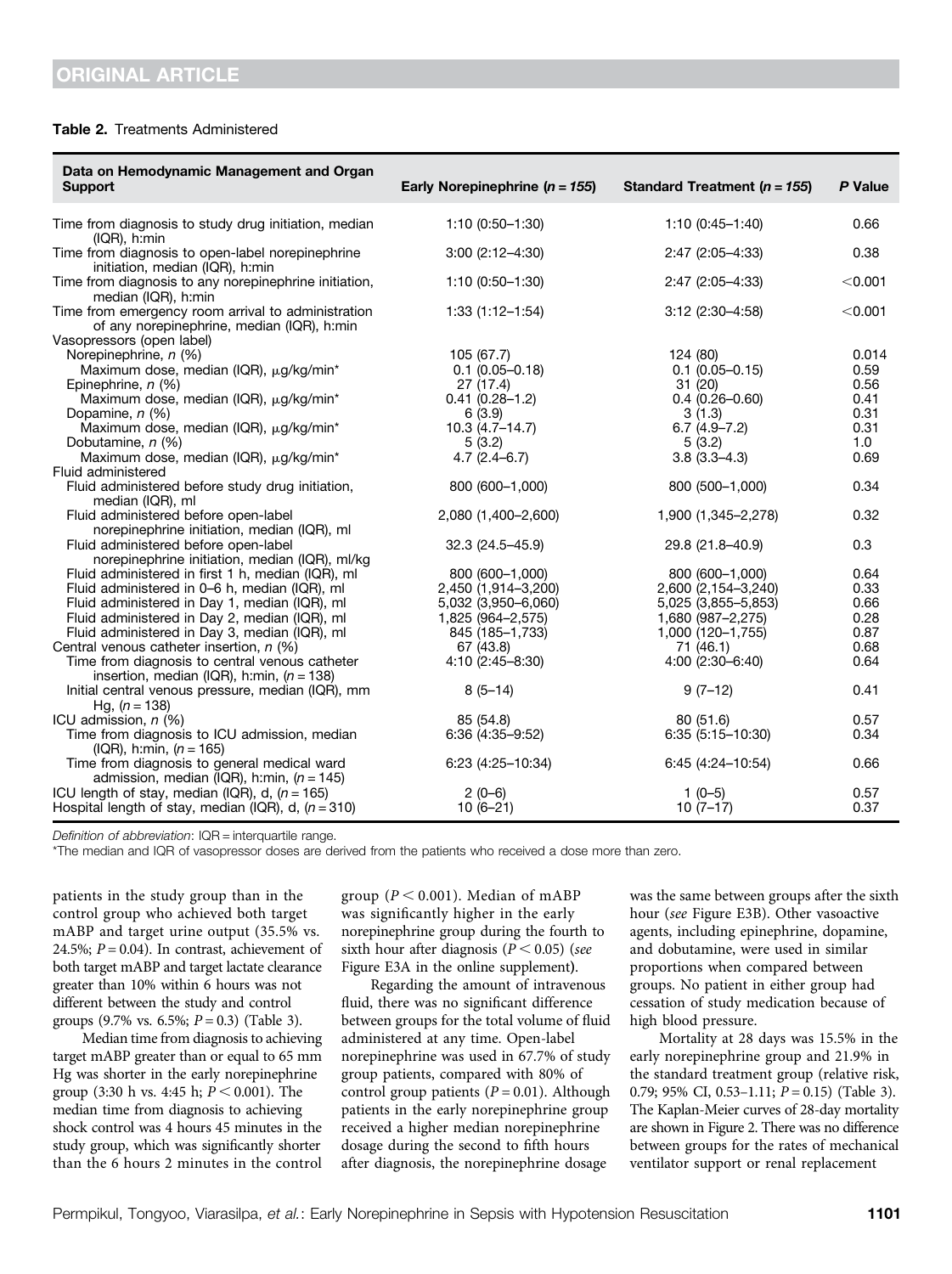#### Table 3. Clinical Outcomes

| <b>Outcome</b>                                                                                                     | <b>Early Norepinephrine</b><br>$(n = 155)$ | <b>Standard Treatment</b><br>$(n = 155)$ | <b>Odds Ratio or Relative</b><br><b>Risk (95% CI)*</b> | P Value |  |
|--------------------------------------------------------------------------------------------------------------------|--------------------------------------------|------------------------------------------|--------------------------------------------------------|---------|--|
| Primary outcome, n (%)                                                                                             |                                            |                                          |                                                        |         |  |
| Achieved target mABP + tissue perfusion<br>goal by 6 h                                                             | 118(76.1)                                  | 75 (48.4)                                | $3.4(2.09 - 5.53)$                                     | < 0.001 |  |
| Achieved target $mABP +$ urine output $+$<br>lactate clearance >10% by 6 h                                         | 48 (31.0)                                  | 27 (17.4)                                | 2.13 (1.24-3.64)                                       | 0.005   |  |
| Achieved target $mABP +$ urine output by<br>6 h                                                                    | 55 (35.5)                                  | 38 (24.5)                                | $1.69(1.04 - 2.77)$                                    | 0.04    |  |
| Achieved target mABP + lactate clearance<br>$>10\%$ by 6 h                                                         | 15(9.7)                                    | 10(6.5)                                  | $1.55(0.68 - 3.57)$                                    | 0.3     |  |
| Secondary outcomes                                                                                                 |                                            |                                          |                                                        |         |  |
| Mortality at 28 d, $n$ (%)                                                                                         | 24 (15.5)                                  | 34 (21.9)                                | $0.79(0.53 - 1.11)$                                    | 0.15    |  |
| Hospital mortality, $n$ (%)                                                                                        | 35(22.6)                                   | 38 (24.5)                                | $0.95(0.72 - 1.24)$                                    | 0.69    |  |
| Time from initial treatment to achieving target<br>$mABP + tissue$ perfusion goal, median<br>(IQR), h:min          | 4:45 (3:30-5:56)                           | 6:02 (4:20-9:18)                         |                                                        | < 0.001 |  |
| Achieved target mABP by 6 h, $n$ (%)                                                                               | 134 (86.5)                                 | 104(67.1)                                | $3.13(1.77 - 5.53)$                                    | < 0.001 |  |
| Mean arterial pressure at 6 h, median (IQR),<br>mm Ha                                                              | 74 (69-79)                                 | 72 (66-78)                               |                                                        | 0.22    |  |
| Time from initial treatment to achieving target<br>mABP $\geq 65$ mm Hg, median (IQR), h:min                       | 3:30 (2:09-5:00)                           | 4:45 (3:15-7:00)                         |                                                        | < 0.001 |  |
| Achieved target urine output within 6 h, $n$ (%)                                                                   | 107 (69)                                   | 75 (48.4)                                | $2.47(1.55 - 3.95)$                                    | < 0.001 |  |
| Achieved target urine output by 0-2 h, $n$ (%)                                                                     | 13(8.4)                                    | 12(7.7)                                  | $1.09(0.48 - 2.47)$                                    | 0.84    |  |
| Time from initial treatment to achieving target<br>urine output, median (IQR), h:min                               | 4:30 (3:00-5:52)                           | 5:10 (4:00-9:37)                         |                                                        | 0.003   |  |
| Achieved target lactate clearance >10% by<br>6 h, $n$ (%)                                                          | 64 (41.3)                                  | 43 (27.7)                                | $1.87(1.16 - 3.02)$                                    | 0.009   |  |
| Lactate level $<$ 2 mmol/L by 6 h                                                                                  | 73 (47.1)                                  | 62 (40.3)                                | $1.32(0.84 - 2.07)$                                    | 0.23    |  |
| Time from initial treatment to achieving<br>target lactate <2 mmol/L, median<br>$(IQR)$ , h:min                    | $6:00(3:57-15:12)$                         | 8:45 (5:10-13:45)                        |                                                        | 0.003   |  |
| Days alive and free of vasopressors to<br>Day 28, median (IQR), $d^{\dagger}$                                      | 26 (23-27)                                 | $25(7-27)$                               |                                                        | 0.35    |  |
| Mechanical ventilator support, $n$ (%)                                                                             | 58 (37.4)                                  | 59(38.1)                                 | $0.99(0.79 - 1.24)$                                    | 0.91    |  |
| Days alive and free of mechanical<br>ventilator to Day 28, median<br>(IQR), d <sup>T</sup>                         | 28 (14-28)                                 | $28(7-28)$                               |                                                        | 0.42    |  |
| Renal replacement therapy, $n$ (%)                                                                                 | 19 (12.3)                                  | 23 (14.8)                                | $0.89(0.67 - 1.22)$                                    | 0.51    |  |
| Days alive and free of<br>renal replacement therapy to Day                                                         | 28 (20-28)                                 | 28 (20-28)                               |                                                        | 0.7     |  |
| 28, median (IQR), $d^{\dagger}$<br>Days alive and free of organs support<br>to Day 28, median (IQR), $d^{\dagger}$ | $25(0-27)$                                 | $25(0-26)$                               |                                                        | 0.23    |  |

Definition of abbreviations: CI = confidence interval; IQR = interquartile range; mABP = mean arterial blood pressure.

\*Primary outcomes are given as odds ratios, and secondary outcomes are given as relative risk.

† Days alive and free of vasopressors, mechanical ventilator, renal replacement therapy, and organs support to Day 28 were calculated based on method previously described in Reference 13.

therapy (Table 3). The median number of organ support–free days to Day 28 also did not differ between the two groups.

Patients in the early norepinephrine group had a lower rate of cardiogenic pulmonary edema (14.4% vs. 27.7%;  $P = 0.004$ ) and new-onset arrhythmia (11% vs. 20%;  $P = 0.03$ ). However, other complications, including limb ischemia and intestinal ischemia, were similar between groups (Table 4). The leading cause of death was sequelae of multiple organ system failure, followed by refractory septic shock.

## **Discussion**

This double-blind randomized controlled trial revealed norepinephrine administration at the beginning of sepsis with hypotension resuscitation to be associated with a higher shock control rate by 6 hours compared with the standard treatment. Occurrence of organ failure, such as respiratory failure requiring ventilator support and renal failure requiring renal replacement therapy, did not differ

between groups. However, two adverse events, cardiogenic pulmonary edema and new-onset arrhythmia, occurred in lower proportions in the early norepinephrine group.

This is the first study to assess the benefit of early norepinephrine administration for sepsis-related hypotension resuscitation on surrogate short-term, shock control endpoints. Early norepinephrine administration improved mABP, urine output, and lactate clearance by 6 hours. Our selected hemodynamic endpoints represent both macrocirculation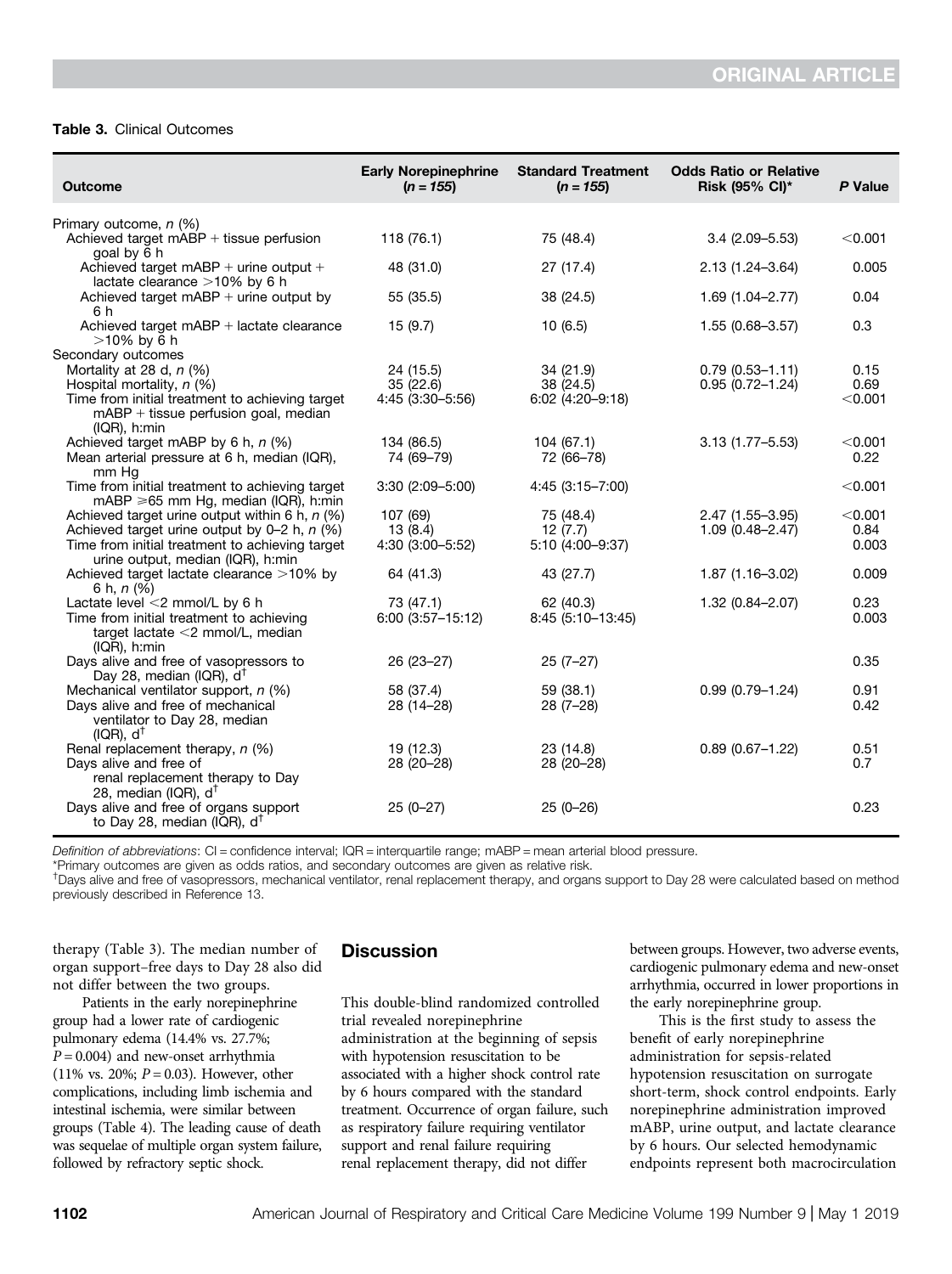

Figure 2. Kaplan-Meier analysis of 28-day survival. The hazard ratio for death in the early norepinephrine group compared with the standard treatment group was 0.69 (95% confidence interval,  $0.41-1.16$ ;  $P = 0.16$ ).

and microcirculation restoration. A target mABP of greater than or equal to 65 mm Hg was selected to represent macrocirculation restoration, because a previous study reported that the targeted mABP higher than 65 mm Hg did not improve mortality (9). Data from a recent multicenter retrospective analysis showed that patients with sepsis who had an mABP during ICU admission lower than 65 mm Hg, had a significantly higher risk of mortality, acute kidney injury, and myocardial injury (14).

Placebo

For tissue perfusion evaluation, we used urine flow greater than 0.5 ml/kg/h for 2 consecutive hours as evidence of adequate kidney blood flow and splanchnic circulation restoration. In those who had no urine or urine flow less than 0.5 ml/kg/h, lactate clearance greater than 10% was used as the evaluative parameter. That evaluation protocol was based on evidence from a previous randomized controlled trial that found that shock resuscitation guided by serum lactate reduction associated with

lower hospital mortality than those who did not monitor lactate clearance (15). From our previous report, the achievement of macrocirculation and microcirculation targets was associated with lower hospital mortality than the rate observed in patients who met only mABP target or no target at all (12).

As noted from the disease pathophysiology, vasodilatation and leakage are prominent features. Thus, effective restoration of the perfusion deficit should begin with both fluid repletion and vasopressors. Several retrospective studies in patients with septic shock support this hypothesis (4, 6). Specifically, shorter hypotension duration and lower mortality were noted in patients with early norepinephrine administration. The results of our study, which is the first randomized controlled trial to investigate the effect of early norepinephrine, revealed a shorter shock interval in the early norepinephrine group than in the standard treatment group.

The lower occurrences of congestive heart failure and new-onset arrhythmia in the early norepinephrine group were not observed in other studies. A study in coronary blood flow during sepsis revealed increased perfusion together with increased oxygen demand (16). Norepinephrine restored global perfusion, but did not further increase coronary blood flow. In an observational study, patients with septic shock and severe hypotension were given norepinephrine after median fluid resuscitation of 1,000 ml. Using a noninvasive measurement (PiCCOplus),

|  |  |  | Table 4. Adverse Events and Causes of In-Hospital Death |  |
|--|--|--|---------------------------------------------------------|--|
|  |  |  |                                                         |  |

| <b>Events</b>                                                                                                                                                                                                                                                                                                                                                                                                                                                       | <b>Early Norepinephrine</b><br>$(n = 155)$                                                                                      | <b>Standard Treatment</b><br>$(n = 155)$                                                                                      | <b>Relative Risk</b><br>$(95% \text{ Cl})$                                                                                                                                                                                                                             | P Value                                                                                     |
|---------------------------------------------------------------------------------------------------------------------------------------------------------------------------------------------------------------------------------------------------------------------------------------------------------------------------------------------------------------------------------------------------------------------------------------------------------------------|---------------------------------------------------------------------------------------------------------------------------------|-------------------------------------------------------------------------------------------------------------------------------|------------------------------------------------------------------------------------------------------------------------------------------------------------------------------------------------------------------------------------------------------------------------|---------------------------------------------------------------------------------------------|
| Adverse events, n (%)<br>Cardiogenic pulmonary edema<br>Acute respiratory distress syndrome<br>New-onset cardiac arrhythmia<br>Hospital-acquired infection<br>Upper gastrointestinal hemorrhage<br>Acute limb and/or intestinal ischemia<br>Skin necrosis<br>Causes of in-hospital death, n (%)<br>Sequelae of multiple organ system failure<br>Refractory septic shock<br>Recurrent infection<br>Sudden cardiac death unrelated to septic<br>shock<br>Other causes | 22 (14.4)<br>17(11)<br>17 (11)<br>22 (14.5)<br>6(3.9)<br>5(3.2)<br>1 (0.6)<br>18 (11.6)<br>4(2.6)<br>6(3.9)<br>5(3.2)<br>2(1.3) | 43 (27.7)<br>14 (9)<br>31 (20)<br>21(13.7)<br>5(3.2)<br>3(1.9)<br>1(0.6)<br>22 (14.2)<br>6(3.9)<br>4(2.6)<br>3(1.9)<br>3(1.9) | $0.70(0.56 - 0.87)$<br>1.12 (0.75-1.68)<br>$0.74(0.56 - 0.94)$<br>$1.03(0.74 - 1.43)$<br>$1.12(0.58 - 2.15)$<br>$1.35(0.55 - 3.32)$<br>$1.0(0.25 - 4.02)$<br>$0.9(0.66 - 1.22)$<br>$0.83(0.49 - 1.39)$<br>1.26 (0.58-2.71)<br>$1.34(0.55 - 3.31)$<br>$0.83(0.40-1.72)$ | 0.004<br>0.56<br>0.03<br>0.85<br>0.73<br>0.47<br>1.0<br>0.5<br>0.52<br>0.75<br>0.72<br>0.66 |

Definition of abbreviation: CI = confidence interval.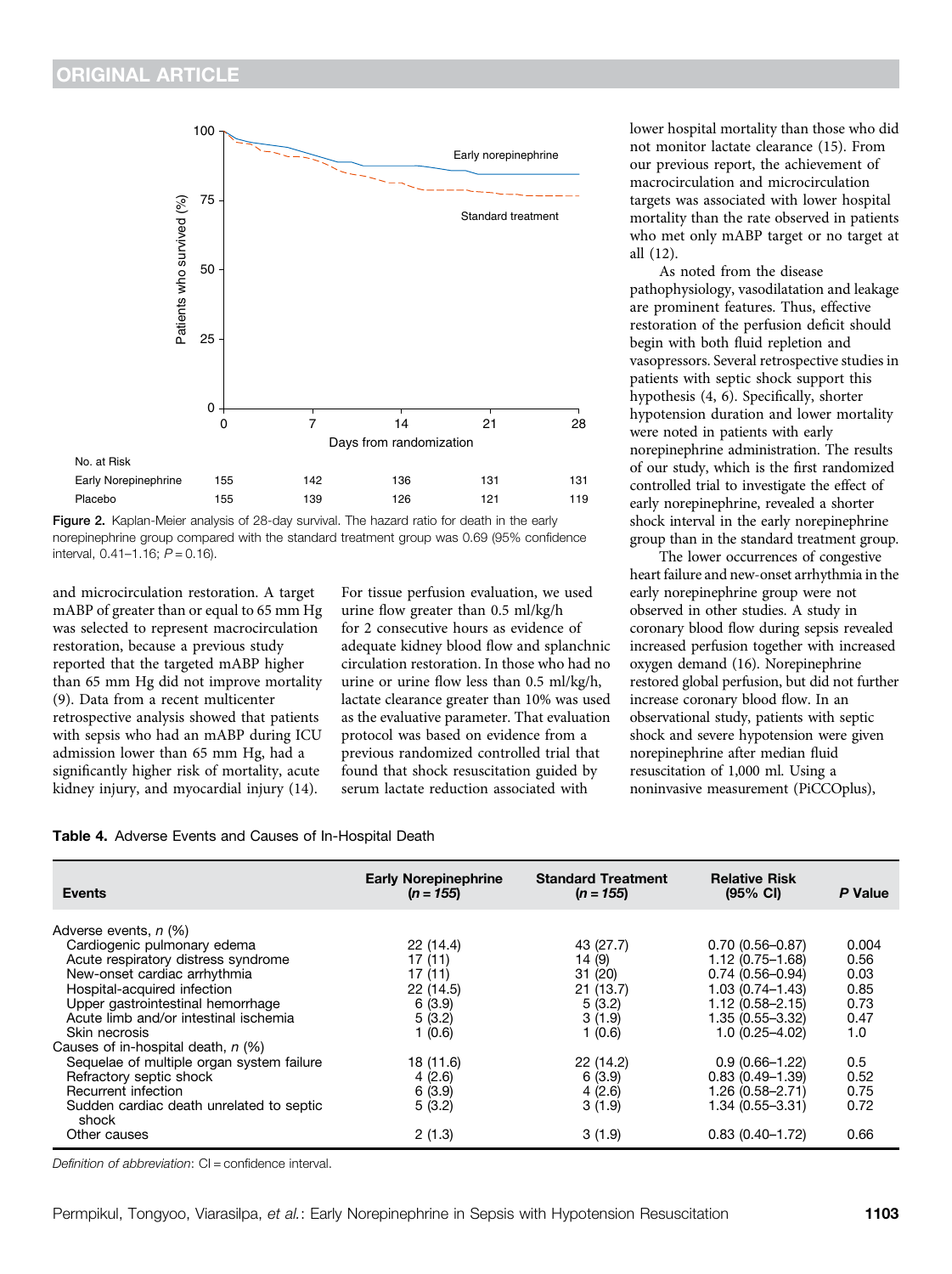improved cardiac output was noted by the mechanism of increasing cardiac preload and cardiac contractility (17). Thus, the lower cardiac events in our patients may be explained by decreasing oxygen demand resulting from shorter shock duration and improved cardiac contractility arising from early use of norepinephrine. However, the safety of early norepinephrine administration relative to lower incidence of congestive heart failure and new-onset arrhythmia still needs to be confirmed.

Splanchnic hypoperfusion is an important concern when norepinephrine is given early. Vasoconstriction induced by norepinephrine may aggravate internal organ ischemia and lead to patient deterioration (18, 19). Recent studies examined this concern and revealed that norepinephrine did not alter perfusion to the gut and kidney (20, 21). Although no objective measurements were made in the present study, there was no difference in prevalence of organ failure between groups. Our study revealed similar rates of acute limb ischemia, intestinal ischemia, and gastrointestinal bleeding between groups, which may indicate prolonged inadequate tissue perfusion during septic shock resuscitation.

Fluid overload is a common complication during sepsis resuscitation. Systemic inflammation causes intravascular fluid leakage into the interstitial area, and subsequent large amounts of crystalloid resuscitation can fill up both intravascular and interstitial spaces, resulting in total body fluid excess. Early use of norepinephrine decreases the use of fluid replacement, possibly by constricting the dilated vascular bed, and shortens resuscitation duration. This was described in the previously mentioned and another recently reported animal studies (3, 22) but not in our study. Possible

explanations are that the study was performed during 2013–2017 when the Surviving Sepsis Campaign Guidelines were used, meaning that fluid was given toward a target intravascular volume or central venous pressure; and norepinephrine was used at a low dose  $(0.05 \mu g/kg/min)$  to avoid excessive vasoconstriction, a serious complication of norepinephrine, especially during inadequate preload, and this may result in suboptimal increased cardiac preload and vasoconstriction that was sufficient to reduce hypoperfusion duration, but not resuscitation volume.

Concerning the timing of intervention, our study showed a remarkably shorter duration from emergency room presentation to study drug initiation than previous septic shock management studies. The reported median time from emergency room presentation to randomization in the ProCESS, ARISE, and PROMISE trials was 162 minutes among the early goal-directed therapy groups and 159 minutes among the standard treatment group (23). In contrast, our median time from emergency room arrival to administration of the study drug was 93 minutes. Hence, patients in early norepinephrine group received norepinephrine at least 1 hour earlier than the patients in the previously mentioned trials.

This study has some limitations. First, we could not mask the effect of norepinephrine in the early norepinephrine group. The rapid increase in patient blood pressure may have provided clues to attending physicians. However, up to 20% of patients in the standard treatment group responded similarly to the placebo infusion. Second, because of the limited number of ICU beds available at our center, we had to transfer about 47% of patients that did not require mechanical ventilator or dialysis to the general medical ward. Moreover, some

patients required adjustment of their norepinephrine infusion dosage and the use of vasopressors on the ward would be unlikely to occur at many institutions worldwide.

Third, this study did not aim to evaluate mortality, so the effect of early norepinephrine administration on mortality cannot be inferred from the results of this study. Furthermore, we did not control the resuscitation fluid rate, which resulted in variation among patients. This may have affected the treatment outcome. Lastly, this is a single-center trial, which could limit the generalizability of these findings to other care settings. Physician who decide to apply the results of this study to their routine clinical practice should carefully evaluate the context of this study and compare it with their own situation and setting. A multicenter trial with a larger population size, control of the rate of fluid resuscitation, and the timing of norepinephrine initiation is certainly required to assess the survival benefit of early norepinephrine as an intervention.

In conclusion, the results of this phase II clinical trial demonstrated significant association between early norepinephrine and increased shock control by 6 hours. Further studies are needed to confirm these findings before this approach can be introduced in clinical resuscitation practice. Future study should investigate the effect of early norepinephrine on organ dysfunction and mortality.  $\blacksquare$ 

[Author disclosures](http://www.atsjournals.org/doi/suppl/10.1164/rccm.201806-1034OC/suppl_file/disclosures.pdf) are available with the text of this article at [www.atsjournals.org.](http://www.atsjournals.org)

Acknowledgment: The authors gratefully acknowledge Alison Sherwin, Ph.D., from Edanz Group [\(http://www.edanzediting.com/ac](http://www.edanzediting.com/ac)) and Mr. Kevin P. Jones for editing a draft of this manuscript.

#### **References**

- 1. Angus DC, van der Poll T. Severe sepsis and septic shock. N Engl J Med 2013;369:840–851.
- 2. Rhodes A, Evans LE, Alhazzani W, Levy MM, Antonelli M, Ferrer R, et al. Surviving Sepsis Campaign: international guidelines for management of sepsis and septic shock: 2016. Crit Care Med 2017;45:486–552.
- 3. Sennoun N, Montemont C, Gibot S, Lacolley P, Levy B. Comparative effects of early versus delayed use of norepinephrine in resuscitated endotoxic shock. Crit Care Med 2007;35:1736–1740.
- 4. Morimatsu H, Singh K, Uchino S, Bellomo R, Hart G. Early and exclusive use of norepinephrine in septic shock. Resuscitation 2004;62:249–254.
- 5. Hamzaoui O, Georger JF, Monnet X, Ksouri H, Maizel J, Richard C, et al. Early administration of norepinephrine increases cardiac preload and cardiac output in septic patients with life-threatening hypotension. Crit Care 2010;14:R142.
- 6. Bai X, Yu W, Ji W, Lin Z, Tan S, Duan K, et al. Early versus delayed administration of norepinephrine in patients with septic shock. Crit Care 2014;18:532.
- 7. Permpikul C, Tongyoo S, Viarasilpa T, Trainarongsakul T, Noppakaorattanamanee K. Early norepinephrine administration vs. standard treatment during severe sepsis/septic shock resuscitation: a randomized control trial. Intensive Care Med Exp 2017;5(Suppl. 2): 0426.